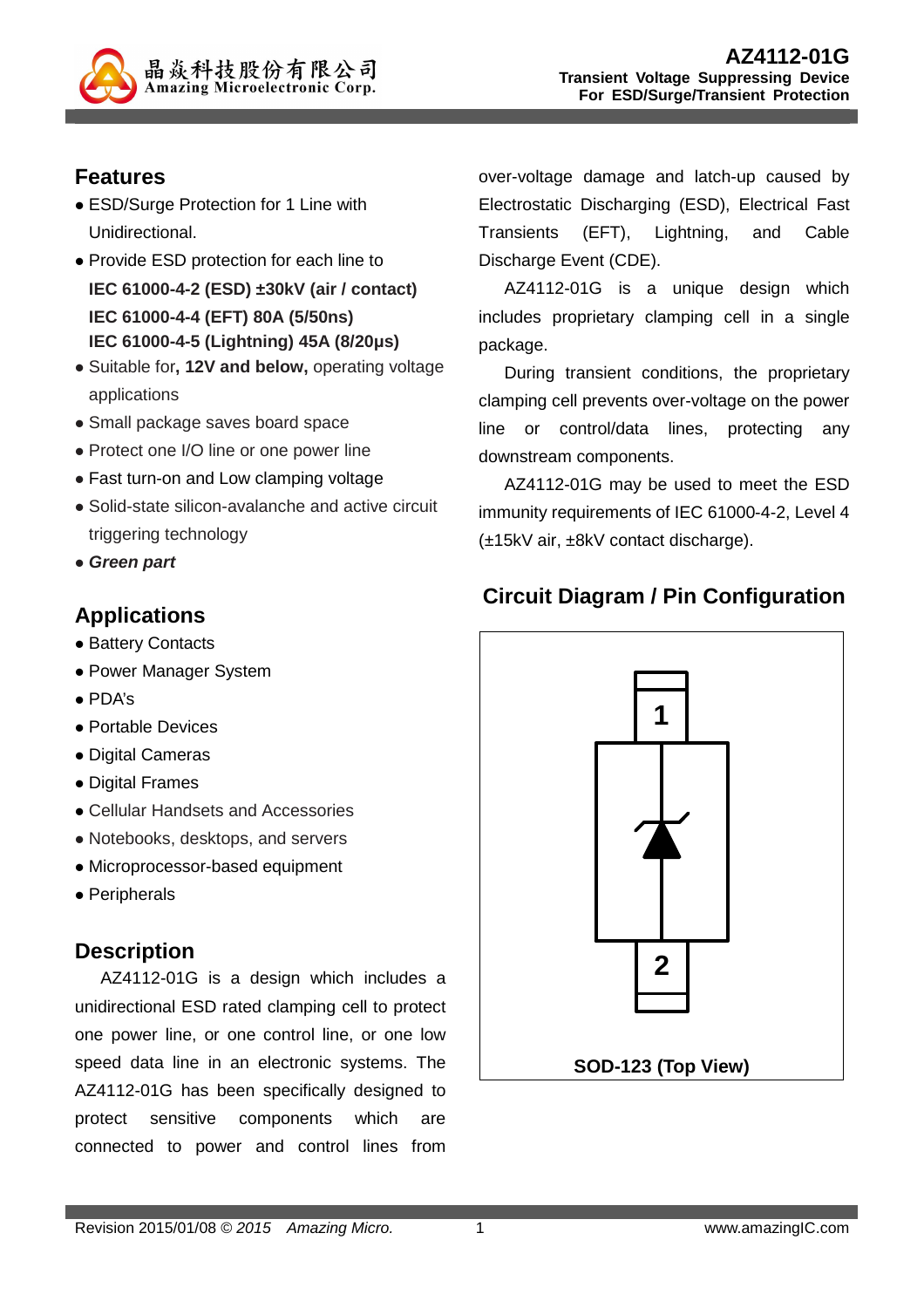

### **SPECIFICATIONS**

| <b>ABSOLUTE MAXIMUM RATINGS</b>                |                        |                 |              |
|------------------------------------------------|------------------------|-----------------|--------------|
| <b>PARAMETER</b>                               | <b>SYMBOL</b>          | <b>RATING</b>   | <b>UNITS</b> |
| Peak Pulse Current (tp =8/20µs)                | <b>I</b> <sub>PP</sub> | 45              | A            |
| Operating Supply Voltage (pin-1 to pin-2)      | $V_{DC}$               | 13.2            | V            |
| Pin-1 to pin-2 ESD per IEC 61000-4-2 (Air)     | $V_{ESD-1}$            | ±30             | kV           |
| Pin-1 to pin-2 ESD per IEC 61000-4-2 (Contact) | $V_{ESD-2}$            | ±30             |              |
| <b>Lead Soldering Temperature</b>              | $T_{\texttt{SOL}}$     | 260 (10 sec.)   | $^{\circ}C$  |
| <b>Operating Temperature</b>                   | $T_{OP}$               | $-55$ to $+85$  | °C           |
| Storage Temperature                            | ${\sf T}_{\text{STO}}$ | $-55$ to $+150$ | $^{\circ}C$  |

| <b>ELECTRICAL CHARACTERISTICS</b> |                      |                                                |             |            |                 |              |
|-----------------------------------|----------------------|------------------------------------------------|-------------|------------|-----------------|--------------|
| <b>PARAMETER</b>                  | <b>SYMBOL</b>        | <b>CONDITIONS</b>                              | <b>MINI</b> | <b>TYP</b> | <b>MAX</b>      | <b>UNITS</b> |
| Reverse                           |                      |                                                |             |            |                 |              |
| Stand-Off                         | $V_{RWM}$            | Pin-1 to pin-2, $T=25$ °C.                     |             |            | 12 <sup>2</sup> | $\vee$       |
| Voltage                           |                      |                                                |             |            |                 |              |
| Reverse                           |                      | $V_{\text{RWM}}$ = 12V, T=25 °C, pin-1 to      |             |            | 1               |              |
| Leakage Current                   | $I_{\text{L}eak}$    | pin-2.                                         |             |            |                 | μA           |
| Reverse                           |                      |                                                |             |            |                 |              |
| <b>Breakdown</b>                  | $V_{BV}$             | $I_{\text{BV}}$ = 1mA, T=25 °C, pin-1 to pin-2 | 14          |            | 16.5            | $\vee$       |
| Voltage                           |                      |                                                |             |            |                 |              |
| <b>Forward Voltage</b>            | $V_F$                | $I_F = 15 \text{mA}$ , T=25 °C, pin-2 to pin-1 | 0.6         |            | 1.2             | V            |
| Surge Clamping                    |                      | $I_{PP}$ =5A, tp=8/20 $\mu$ s, T=25 °C, pin-1  |             | 15.5       |                 | $\vee$       |
| Voltage                           | $V_{CL-surge}$       | to pin-2                                       |             |            |                 |              |
| <b>ESD Clamping</b>               |                      | IEC 61000-4-2 +6kV, T=25 °C,                   | 17          |            | V               |              |
| Voltage                           | $V_{\text{clamp}}$   | Contact mode, pin-1 to pin-2.                  |             |            |                 |              |
| <b>ESD Dynamic</b>                |                      | IEC 61000-4-2 0~+6kV, T=25 °C,                 |             |            |                 |              |
| Turn-on                           | R <sub>dynamic</sub> |                                                |             | 0.2        |                 | $\Omega$     |
| Resistance                        |                      | Contact mode, pin-1 to pin-2.                  |             |            |                 |              |
| Channel Input                     |                      | $V_R = 0V$ , f = 1MHz, T=25 °C, pin-1          |             |            | 780             |              |
| Capacitance                       | $C_{IN}$             | to pin-2.                                      |             |            |                 | рF           |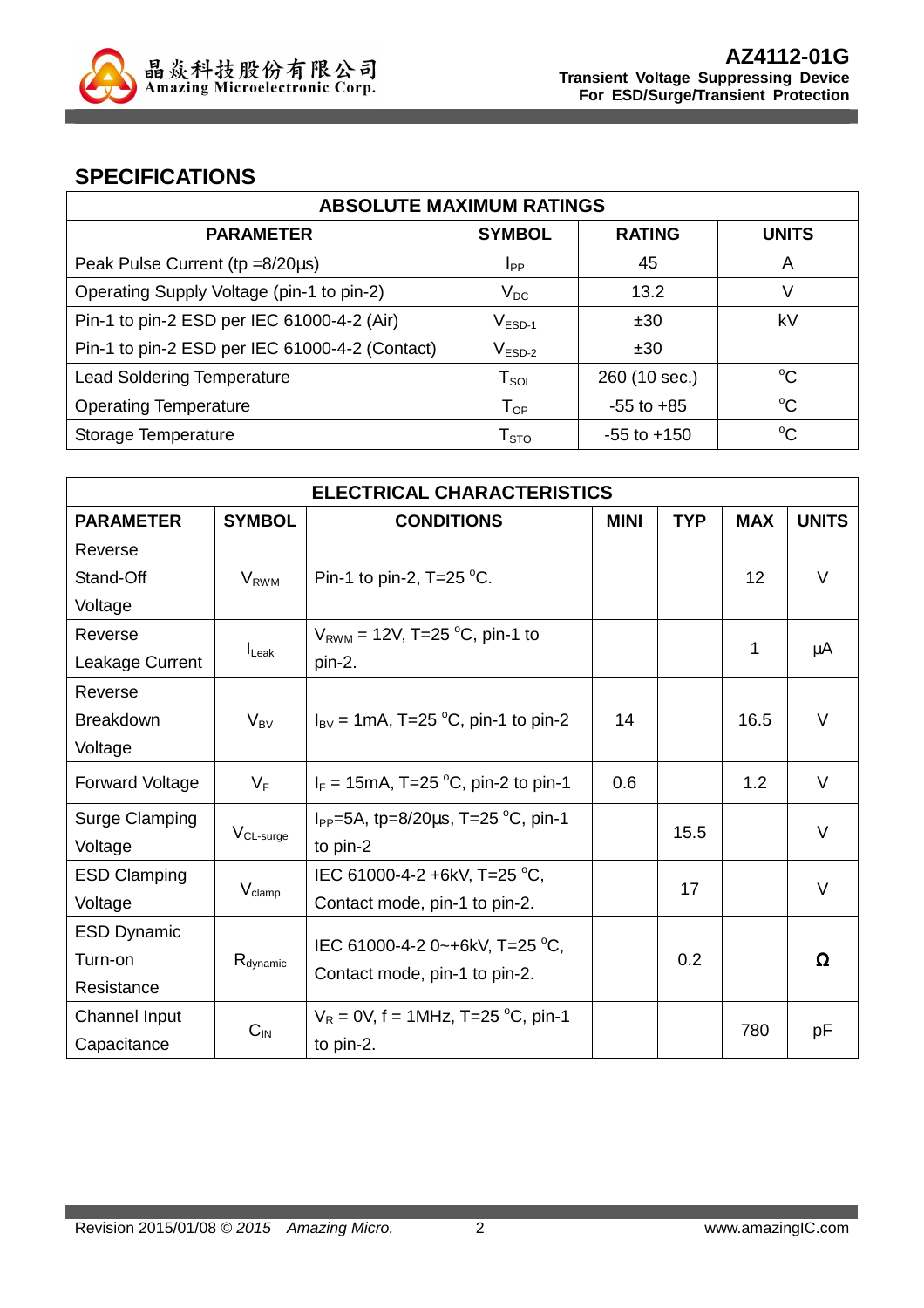

#### **Typical Characteristics**







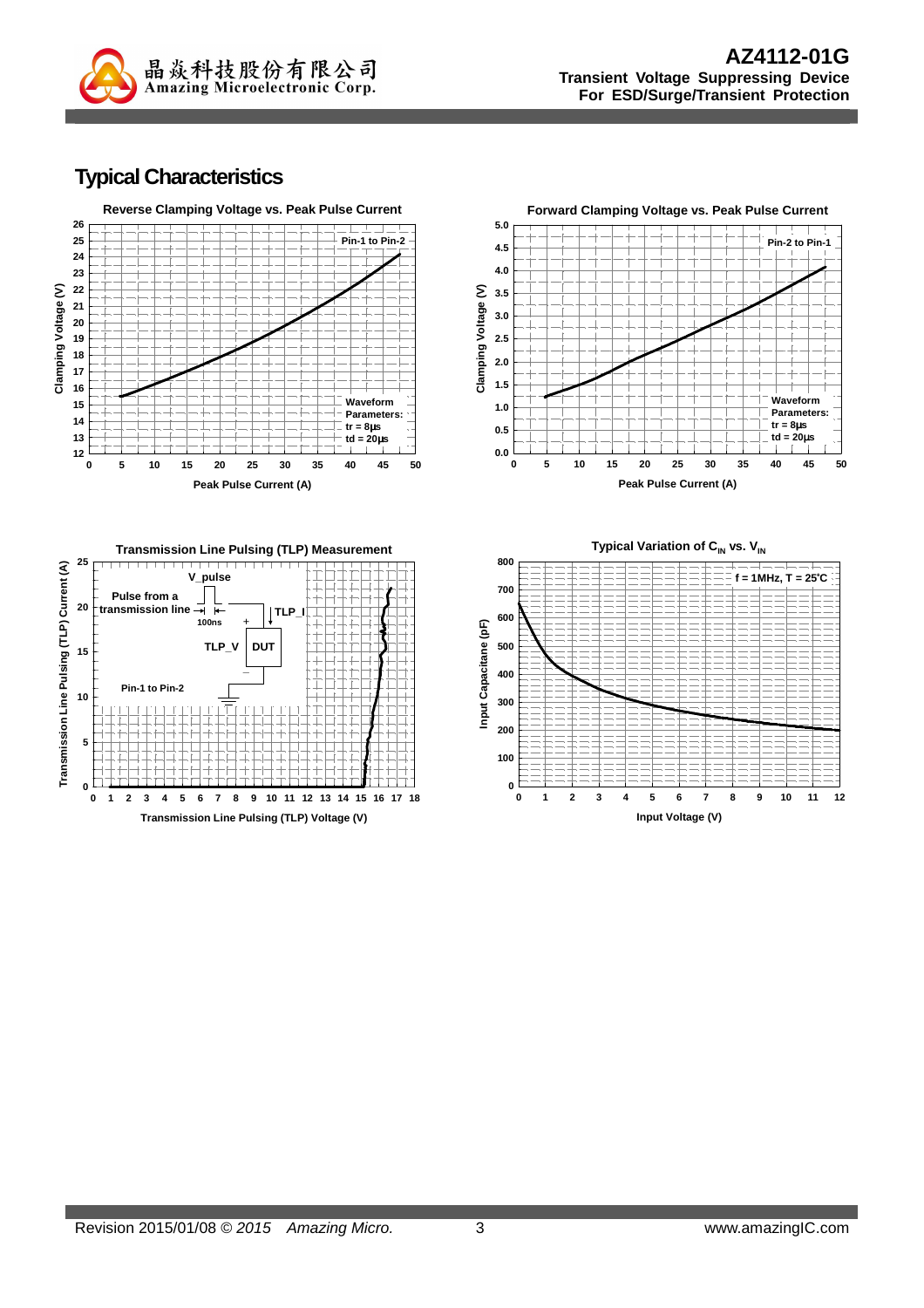

# **Mechanical Details SOD-123 PACKAGE DIAGRAMS**  TOP VIEW E



#### SIDE VIEW



#### **PACKAGE DIMENSIONS**

| <b>Symbol</b>  |                  | <b>Millimeters</b> |             | <b>Inches</b> |  |  |
|----------------|------------------|--------------------|-------------|---------------|--|--|
|                | MIN.             | MAX.               | MIN.        | MAX.          |  |  |
| A              | 1.050            | 1.250              | 0.041       | 0.049         |  |  |
| A1             | 0.000            | 0.100              | 0.000       | 0.004         |  |  |
| A2             | 1.050            | 1.150              | 0.041       | 0.045         |  |  |
| b              | 0.450            | 0.650              | 0.018       | 0.026         |  |  |
| C              | 0.080            | 0.150              | 0.003       | 0.006         |  |  |
| D              | 1.500            | 1.700              | 0.059       | 0.067         |  |  |
| Е              | 2.600            | 2.800              | 0.102       | 0.110         |  |  |
| E <sub>1</sub> | 3.550            | 3.850              | 0.140       | 0.152         |  |  |
| L              | 0.500 REF        |                    | 0.020 REF   |               |  |  |
| L1             | 0.250            | 0.450              | 0.010       | 0.018         |  |  |
| $\theta$       | $\Omega^{\circ}$ | $8^\circ$          | $0^{\circ}$ | $8^\circ$     |  |  |

# **LAND LAYOUT**



#### Notes:

This LAND LAYOUT is for reference purposes only. Please consult your manufacturing partners to ensure your company's PCB design guidelines are met.